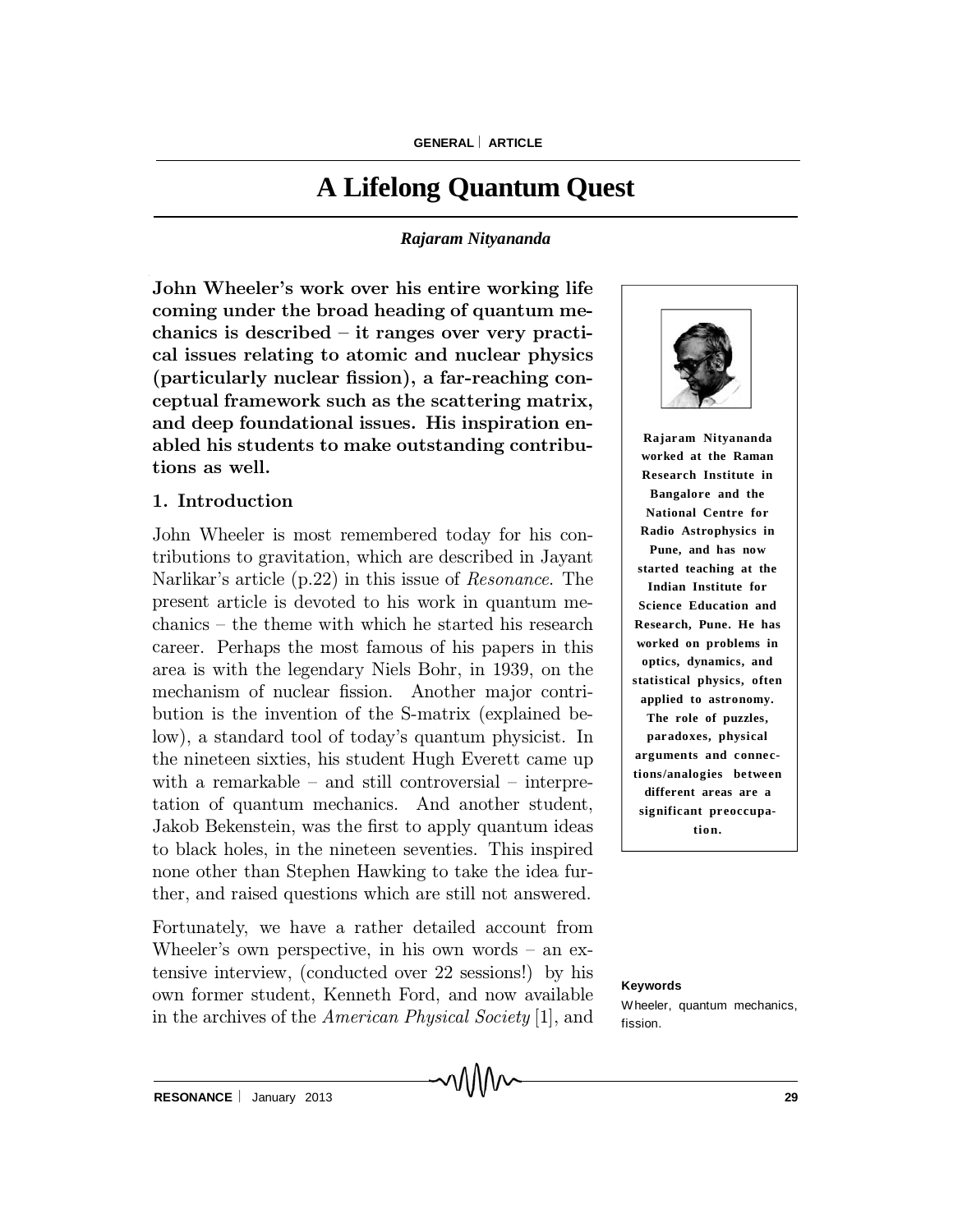Today, we talk of an 'integrated PhD' in our institutions, where it is combined with a master's degree. It appears that Wheeler's PhD, in 1933, was actually integrated with his bachelor's and master's, and took six years in all, starting from high school!

the present article draws on this source in addition to the original scientific papers.

# 2. Doctoral and Postdoctoral Work

Wheeler's introduction to quantum physics  $-$  and indeed physics research { came at Johns Hopkins University, which had the reputation of being the first university in the US focused primarily on research. Today, we talk of an `integrated PhD' in our institutions, where it is combined with a master's degree. It appears that Wheeler's PhD, in 1933, was actually integrated with his bachelor's and master's, and took six years in all, starting from high school! The young Wheeler was introduced to quantum theory by his thesis adviser, Karl Herzfeld, who was a student of Arnold Sommerfeld, and had moved from Germany, as had many other scientists during this period. Another member of the group was Maria Goeppert, herself later a Nobel Prize winner for the shell model of the nucleus, and a student of Max Born, a founder of quantum mechanics. He took up atomic spectroscopy to start with. An important theme which he learnt was the idea of dispersion, which is taught in all high school physics textbooks as the variation of refractive index of a transparent medium like glass, blue light being more bent than red. What is not so often taught is that this can be traced to a 'resonance'  $-$  that there is one (or more) frequency of light of still shorter wavelength, which glass can absorb. The relation is quantitative  $-\frac{1}{2}$  given the absorption, one can calculate the dispersion, and vice versa. Sometimes, the absorption is simpler to describe  $-$  we need to know the excited states to which the system can go under the in fluence of the light.

Wheeler's postdoctoral work, with the nuclear physicist Gregory Breit in New York, pushed this theme further. Breit, with Eugene Wigner, had derived a basic formula which extended this idea of dispersion to nuclear

MM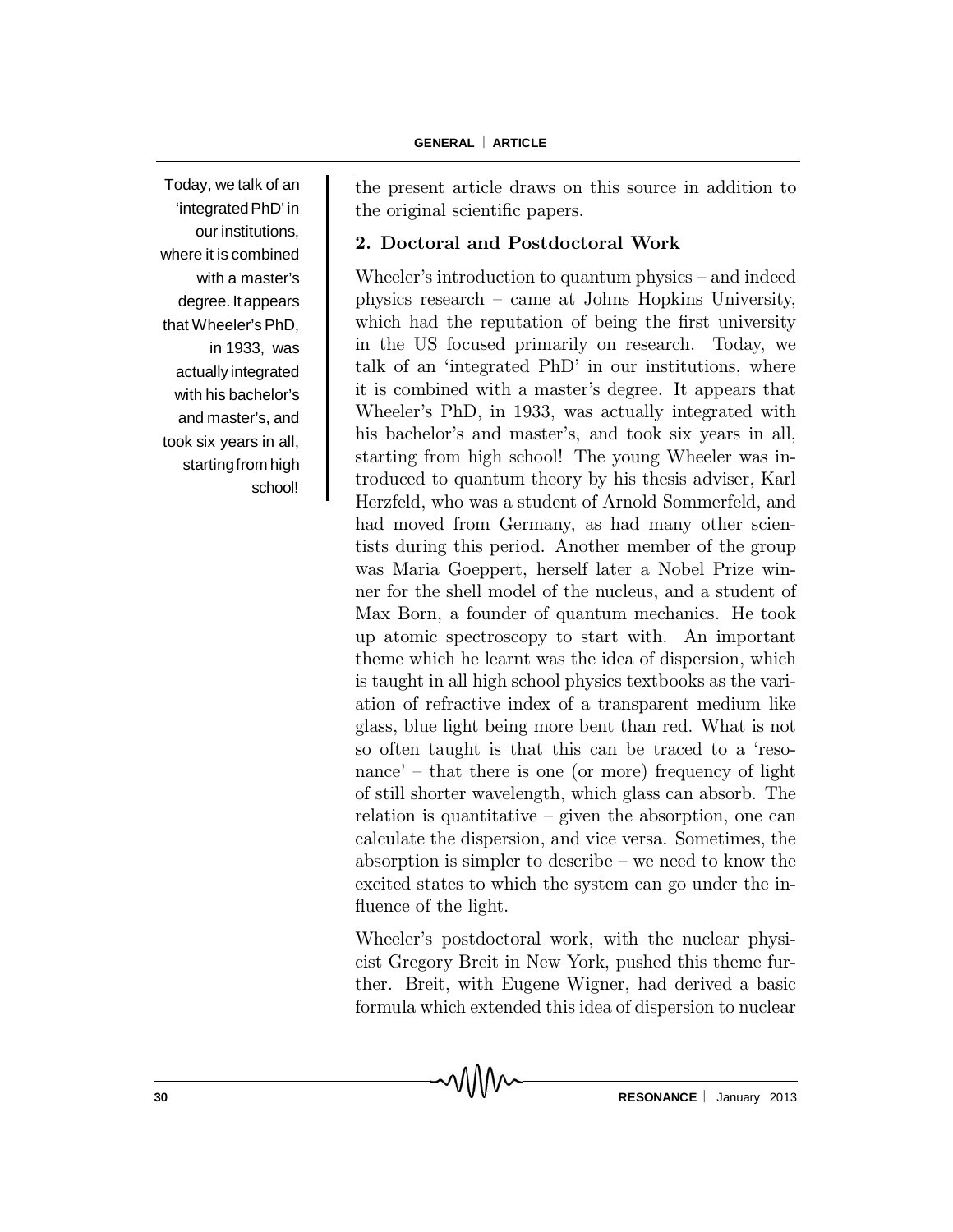physics, and Wheeler plunged into this new field, wrestling with how to describe the bewildering variety of reactions which were being discovered and studied in the realm of atomic nuclei.

# 3. The S-Matrix

In his first job, at the University of North Carolina, Wheeler proposed what he called the `method of resonating groups', a term he borrowed from Linus Pauling's concept of resonance in chemistry  $-$  a molecule (benzene is a famous example) behaving with a split personality, needing two, or more structures to describe it! This kind of split  $-$  called 'superposition'  $-$  is a characteristic feature of quantum mechanics. Because not much was known about the forces between neutrons and protons making up the nucleus, he proposed a model in which it could simultaneously be in a superposition of many configurations  $-$  in one configuration, two of the protons and two of the neutrons would assemble to look like an alpha particle, in others they could be separate, etc.

This paper is unusual for its mixture of styles. It starts with a a very concrete idea  $-$  a scheme, even a numerical  $scheme - for coping with all these configurations. But$ it then moves to a deep, abstract idea picking out what could be said in general terms, independently of details, but at the same time useful to experimenters. It turns out that the other form of resonance, which Breit and Wigner pioneered, also played a role in his thinking and his mathematics. The result was what we now call the scattering or S-matrix. In mathematics, a matrix is a set of numbers arranged in rows and columns. In Wheeler's paper, each row refers to one initial state. The numbers in all the columns are complex, but can be squared to give the probabilities of going from this initial state to each of the final states. For example, the initial state could be a neutron and a proton and the final state could

This paper is unusual for its mixture of styles. It starts with a a very concrete idea – a scheme, even anumerical scheme – for coping with all these configurations. But it then moves to a deep, abstract idea picking out what could be said in general terms, independently of details.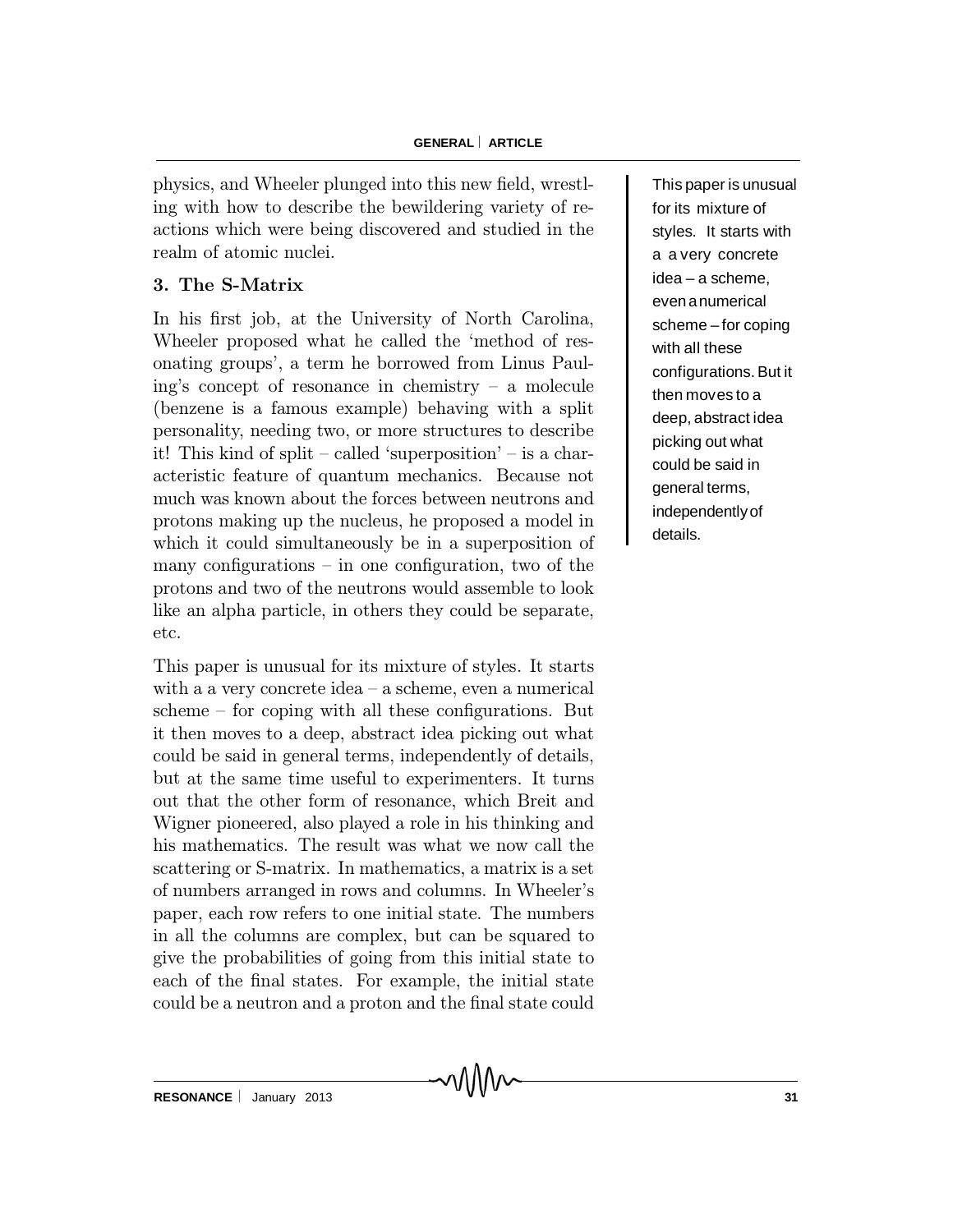Wheeler had the opportunity to spend a year at the Mecca of theoretical physics at that time – Niels Bohr's group at Copenhagen, Denmark, which had beenhummingwith international activity in atomic and nuclear physics from 1921.

be the same particles, but also a nucleus of deuterium plus a photon. At high energies even more particles could be produced.

Today, the S-matrix is recognized as a standard tool for describing processes in nuclear and particle physics. But Wheeler's contribution is not so well known, for an interesting reason (see  $Box 1$ ). Incidentally, Wheeler's two famous textbooks  $-$  *Gravitation* with Charles W Misner and Kip S Thorne, and Spacetime Physics with Edwin  $F$  Taylor – are full of boxes, very much part of his style!

After working with Breit, Wheeler was looking for a permanent academic position, but also wanted to spend time in some of the schools where exciting work was going on. He had the opportunity to spend a year at the Mecca of theoretical physics at that time  $-$  Niels Bohr's group at Copenhagen, Denmark, which had been humming with international activity in atomic and nuclear physics from 1921. Bohr's style involved intense and critical discussions with many younger people, particularly of basic conceptual issues, of which there was no shortage in this phase of the development of physics. From Wheeler's own account, he got to know many people and learnt many things there, but did not complete a major piece of work. However, it laid the foundations for the fundamental paper [2] that he wrote in 1939 with Bohr who was visiting the US, at Princeton.

## 4. Nuclear Fission

℩⋀⋔⋀∼

The phenomenon of nuclear fission had been discovered a few years earlier – nuclei of uranium broke into two fragment nuclei of elements with lower atomic number when bombarded by neutrons. Data regarding this process { how it depended on neutron energy, what were the fragments, how more neutrons could escape from the reaction, how other nuclei also might be 'fissionable' - were accumulating in laboratories all over the world. Wheeler was well prepared to work in this area, and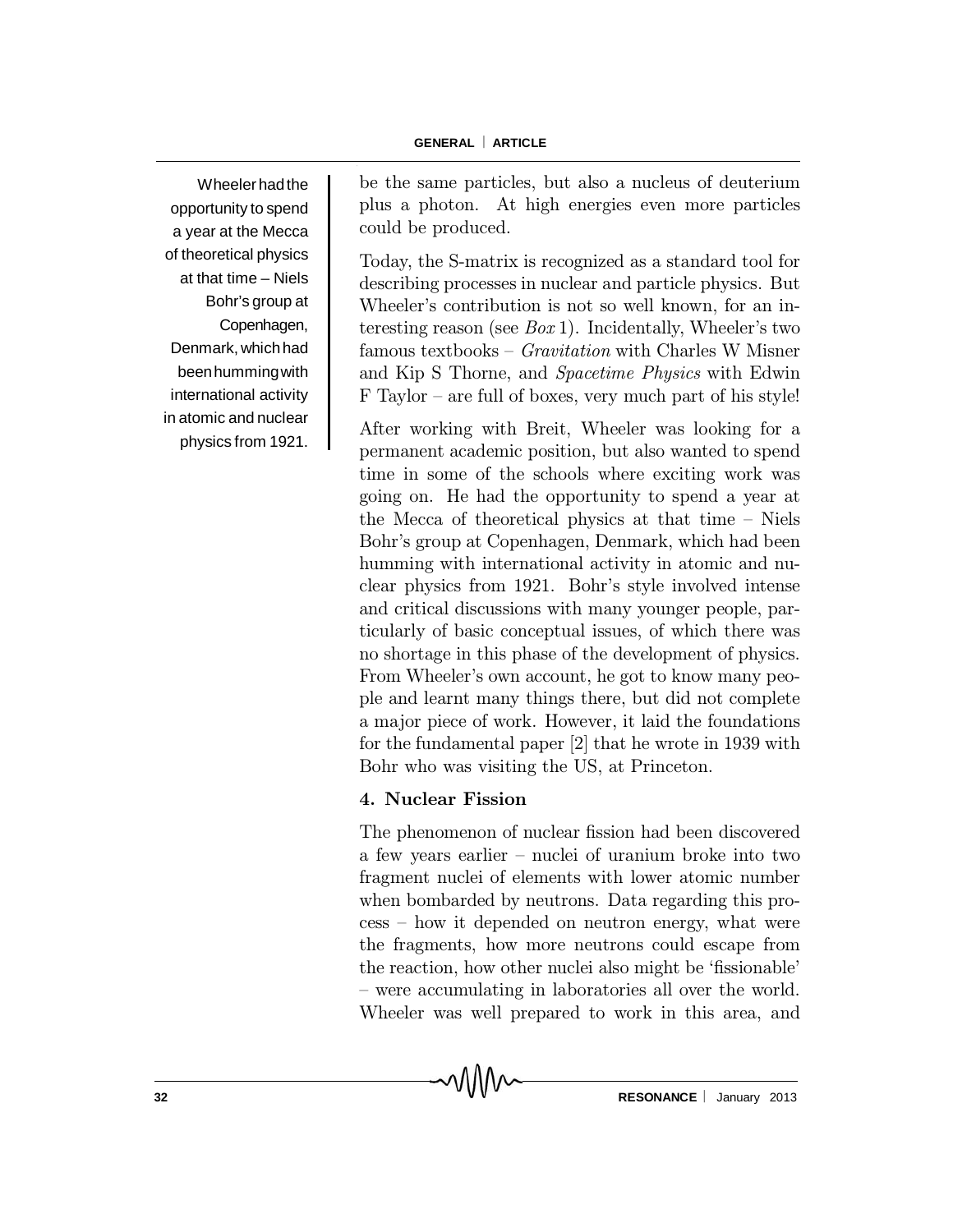#### Box 1

To give a small flavour of what an S-matrix looks like, to those familiar with basic matrices and complex numbers, we give the example of a half-silvered mirror. Light can fall from the left l or from down d, and go either up u or right r (see Figure A). The outgoing amplitudes are connected with the incoming amplitudes by the two equations,

$$
r = Tl + Rd; \quad u = Rl + Td.
$$

Physically,  $T$  and  $R$  are complex numbers which give the transmitted and reflected amplitudes when a unit amplitude is incident on the mirror. These equations can also be written in a matrix form

$$
\begin{bmatrix} r \\ u \end{bmatrix} = \begin{bmatrix} T & R \\ R & T \end{bmatrix} \begin{bmatrix} l \\ d \end{bmatrix}.
$$

The energy in the light beam is proportional to the square of the absolute amplitude; so conservation of energy will place restrictions on the complex numbers  $T$  and  $R$ . These are  $|R|^2 + |T|^2 = 1$  and  $R = \pm i\sqrt{1 - |T|^2}$ . You can derive the first one by applying conservation to a case when  $l = 1, d = 0$ ; and the second one by considering a case when  $l = d = 1/\sqrt{2}$ . For quantum mechanical S-matrices, it is the probability which is conserved, and much more progress is made by exploiting other nice mathematical properties.

A few years after Wheeler, Werner Heisenberg, in Germany, possibly unaware of Wheeler's work (the second world war was being fought and they were on opposite sides) came up with the same concept, in greater generality, and perhaps his work was more influential, given his towering stature in twentieth century physics. To Heisenberg the S-(now for Streuung, meaning scattering in German!) matrix was fundamental. He came to the view that one should only deal with observables  $-$  a view which served him so well when he discovered the uncertainty principle in 1933. But now, in 1941, he viewed the S-matrix as the escape from the many technical difficulties of calculating physical processes in the quantum theory of electrons and photons, known as field theory, which he had himself pioneered. As mentioned in Vasant Natarajan's article in this issue, these difficulties were tamed to a large extent by Wheeler's student, Feynman, along with others. Wheeler himself took a more practical view of the S-matrix. But, under Heisenberg's influence many others too gave up 'field theory' and pursued the S-matrix as an end in itself. Starting from the 1970's, field theory has bounced back and S-matrix theory is regarded as useful and interesting but not fundamental.



**Figure A.** Illustrating the S-matrix of a half-silvered mirror, which transforms two incident amplitudes *l* and *d* into two outgoing amplitudes *u* and *r*.

**RESONANCE**  $\begin{bmatrix} \end{bmatrix}$  January 2013 **33**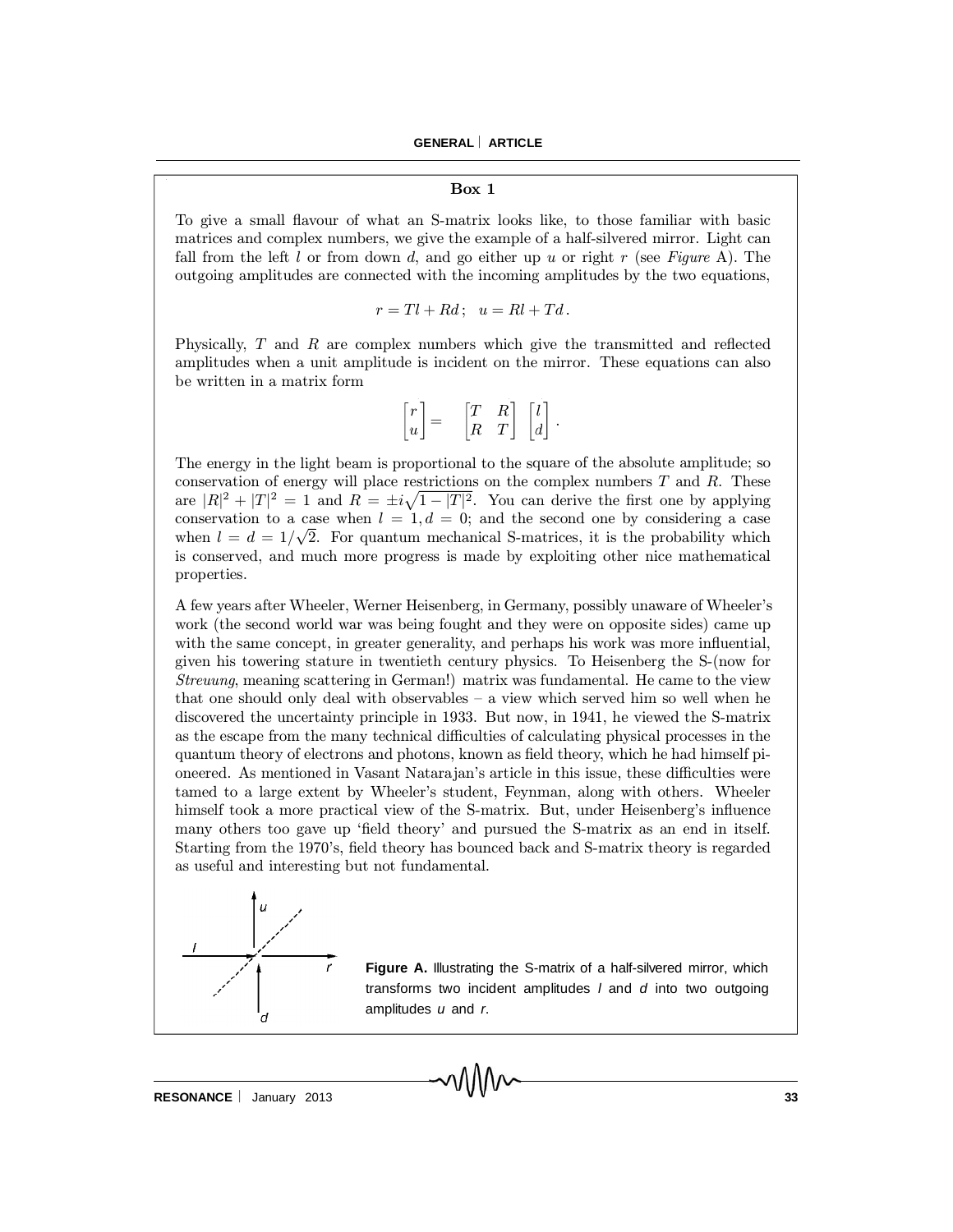#### **GENERAL** ¨ **ARTICLE**

MW

this paper undertook to place the whole field in a single framework. It is usually remembered for using the analogy of a liquid drop { normally such a drop needs energy to break into two, because the surface area increases. But if it is charged, then one gains energy in the division by moving like charges further apart. The delicate balance of these two governs the basic fission process. But this is a simplification of their analysis, which actually went into considerable detail, and used quantum mechanics in very innovative ways to make predictions which were in good agreement, given how complex the phenomenon was. In fact, the very complexity of the nucleus was exploited by using the `statistical model' and `compound nucleus model' both of which had been developed by Bohr and others. The basic idea is that with the entry of the neutron, the nucleus is able to access all configurations which are energetically feasible, leading to fission as well as other forms of decay. The two vital numbers were the energy release  $-$  enormously more than the energy of the neutron which triggered the  $fission - and the fact that more neutrons were released$ than went in. A chain reaction in which fission of one nucleus triggers the fission of more nuclei in the vicinity and continuously releases energy thus became possible. Thus this paper laid the foundation for the harnessing of nuclear energy, both in reactors and in nuclear weapons. Bohr himself came back to the US as a refugee from the German invasion of Denmark in 1943 and joined the atomic bomb project, and Wheeler became a key figure in the effort to produce plutonium in the first large-scale reactor during the war. His knowledge of nuclear physics and indeed many other fields made him invaluable to the war effort, and this continued into the post-war project in the US to build the fusion (also known as hydrogen) bomb.

Thus this paper laid the foundation for the harnessingof nuclear energy, both in reactors and in nuclearweapons.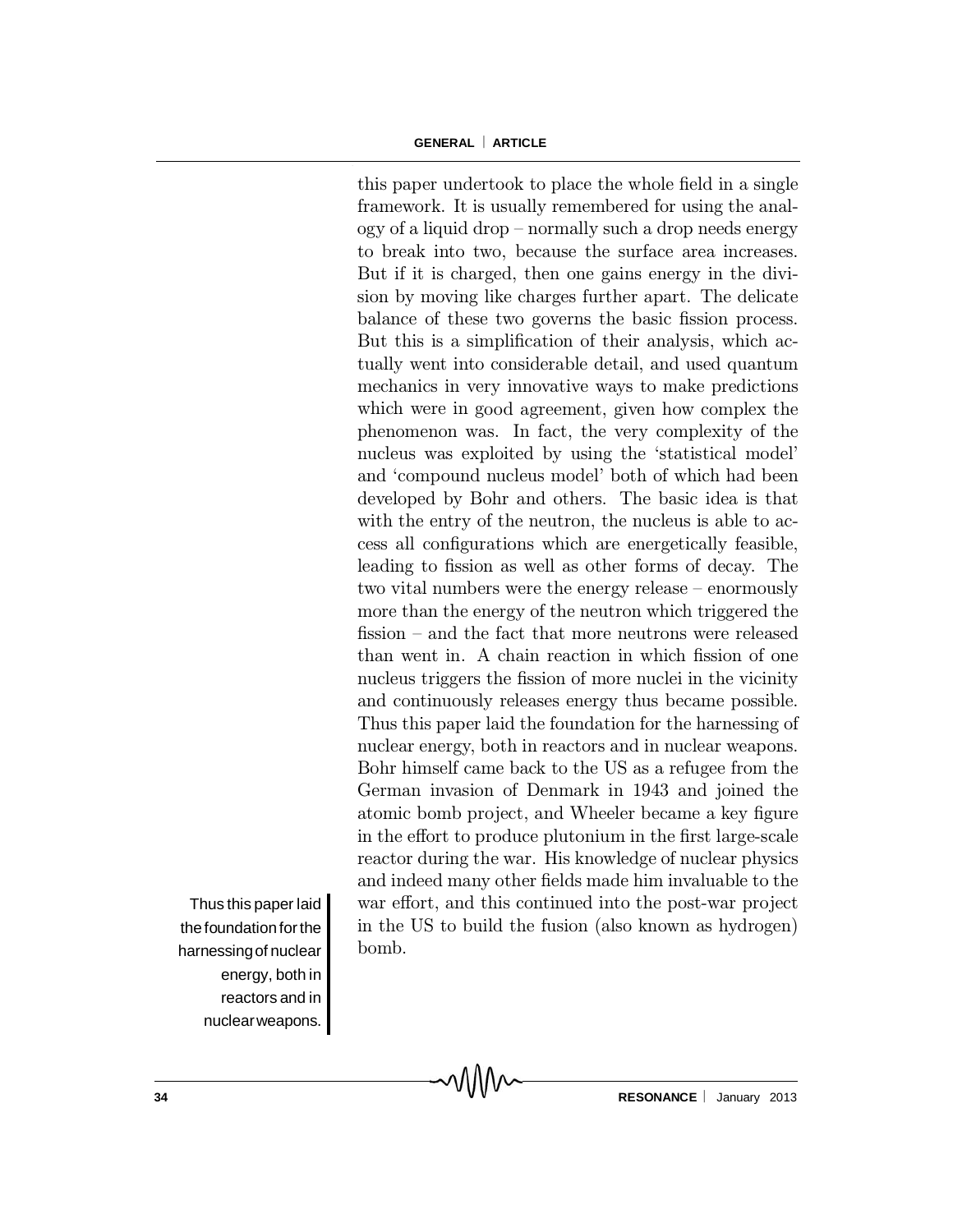### 5. Back to Fundamental Research

It is interesting that Wheeler himself confesses that, during this period, he pursued two ideas which did not work and he gave up. One was to try and make electrons and positrons as fundamental building blocks of matter, and the other to abandon field theory in favour of action at a distance (Vasant Natarajan's article, p.39). This did have a useful by-product, however. Legend has it that he telephoned his research student, Richard Feynman, whom he told that he had found why all electrons in the universe had the same mass and charge. The reason? Because there is only one electron! (see Figure 1). This picture proved very useful to Feynman when he constructed quantum electrodynamics. In his later years, Wheeler stated that he would not stop until he had a pictorial representation of any idea he was pursuing.

Wheeler's work in gravitation (Jayant Narlikar's article) was not unconnected with his quantum interests. Although he chose to work with Bohr rather than Robert Oppenheimer in 1937, he saw the significance of Oppenheimer's work which seemed to show that neutron stars were possible and needed the application of general relativity, but also nuclear physics at high density to give a realistic description, since Oppenheimer had assumed neutrons with no strong interactions between them. It is interesting that the Russian physicist Yakov Zel'dovich (Resonance, Vol.16, No.5, 2011) followed a very parallel track, having worked on reactors, the fusion bomb, and then moved to gravitation. In fact, Wheeler was proud that Zel'dovich had his own book with Harrison, Thorne, and Wakano translated from the Russian. Later, Thorne returned the compliment by overseeing the translation of the Zel'dovich-Novikov volumes on Relativistic Astrophysics into English.

This period, which continued in some sense till the end of Wheeler's life, was marked by a style worthy of Bohr



**Figure 1.** Wheeler's picture of a single particle manifesting in many places at a given time (horizontal line BD...). The solid lines like ABC represent electrons, while dashed lines like CDE are positrons, positively charged particles. The incoming photons at A which produce the pair, and outgoing photons at C which result from the pair annihilating, are not shown. This is only a picture and its value is that it led Feynman to a concrete way of calculating processes involving electrons and photons.

> This period, which continued in some sense till the end of Wheeler's life, was marked by a style worthy of Bohr himself –attracting the brightest and the best young people and inspiring them to do great things.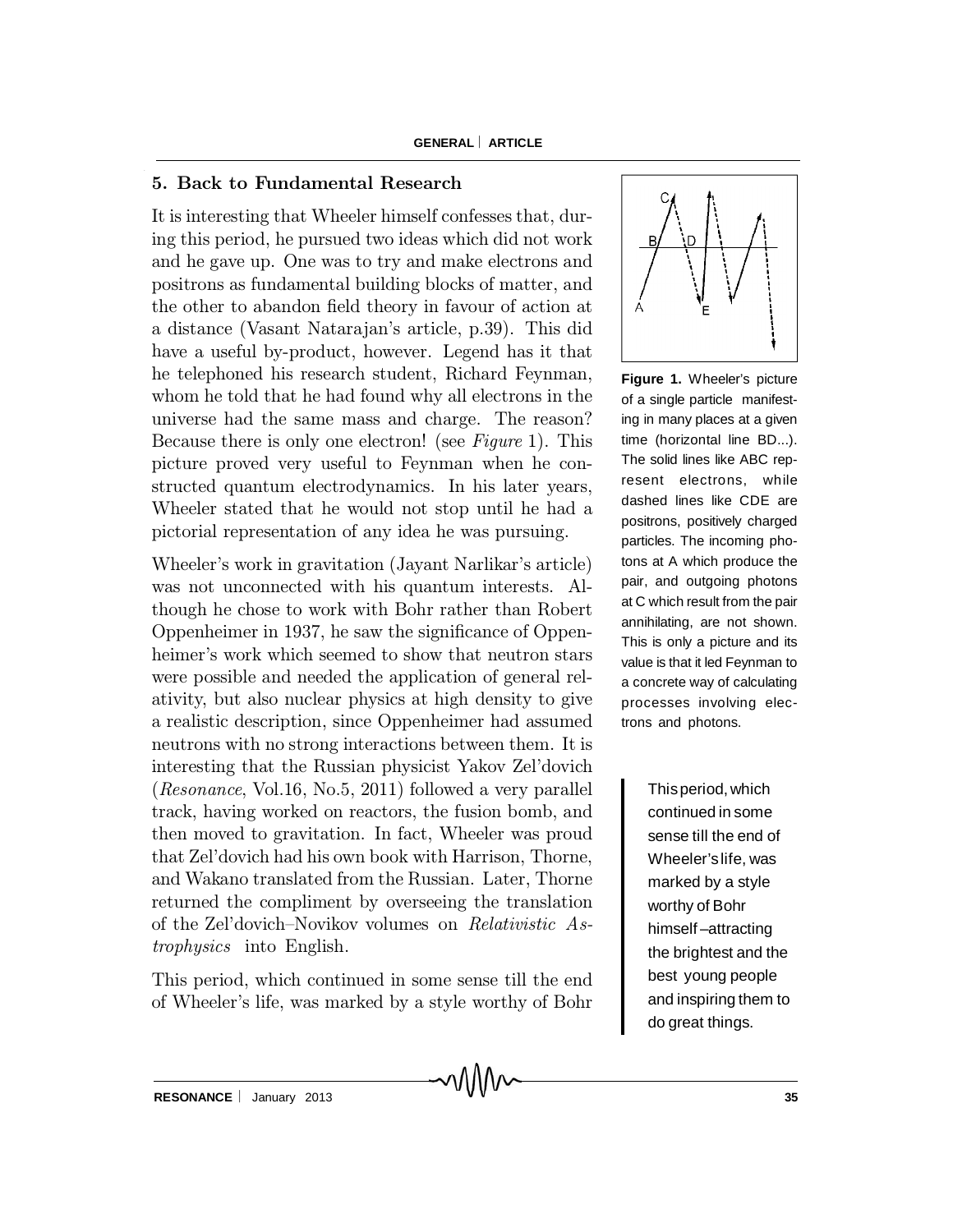#### **GENERAL** ¨ **ARTICLE**

himself – attracting the brightest and the best young people and inspiring them to do great things.

## 6. Foundations of Quantum Theory

Wheeler's ability to think very originally on quantum matters is nicely demonstrated in his famous proposal of a 'delayed choice' experiment  $(Box 2)$ . Two other examples concerned with quantum mechanics are worth citing. Wheeler had a deep conviction that gravity had to come under the framework of quantum mechanics, and on the smallest scale, even the basic notion of spacetime would be replaced by some kind of 'foam'. But according to none other than Niels Bohr, the wave function of quantum mechanics only describes what an external

#### Box 2. Delayed Choice: A Wheeler Special

A very good example of Wheeler's ability to bring fresh insight into a well-worn subject is his 'delayed choice' proposal in the context of the two-slit experiment. It is well known that when particles like electrons pass through the double slit, the overall distribution of arrivals on the screen shows an interference pattern, and this is usually described as demonstrating the `wave nature' of the electron. From the earliest days of quantum theory  $-$  the debate between Bohr and Einstein in 1927  $-$  the question of how we get interference effects even when only one electron at a time passes through the system has intrigued physicists. The classic, 'complementary' view is that we get interference whenever we do not observe which slit the electron passes through. Any attempt to determine this destroys the interference pattern. This point of view is eloquently described in the very first chapter of Volume III of Feynman's Lectures on Physics (1964). Yet there was one aspect of this that had not been explicitly realized and stated, which Wheeler brought into sharp focus as late as 1978. In his proposal, one observes which slit the particle (in his case, the photon) passes through, exercising the option of using, as an alternative to the usual screen, a telescope at the same location. This does not violate the uncertainty principle  $-$  it is easy to check that in order to have enough resolving power to separate the two slits, the diameter of the telescope has to be bigger than the size of the fringes, so that one does not get an interference pattern in the detected photons. One has to choose, as before, whether to see interference or to see which slit the particle passed through. However, the real punch comes later  $-$  one can, in principle, make this choice after the particle has passed the slit. Wheeler, never one for half measures, suggested that  $-\gamma$  again in principle! { this could be applied to two images of an astronomical source produced by a `gravitational lens', so one would have billions of years to make up one's mind as to what to measure! (See Figure A). Thus the discussions by Bohr, or Feynman, which emphasize doing something at the slits to determine the WW ('which way' in English, welcher weg in German!) information is not the whole story. *Box 2. Continued*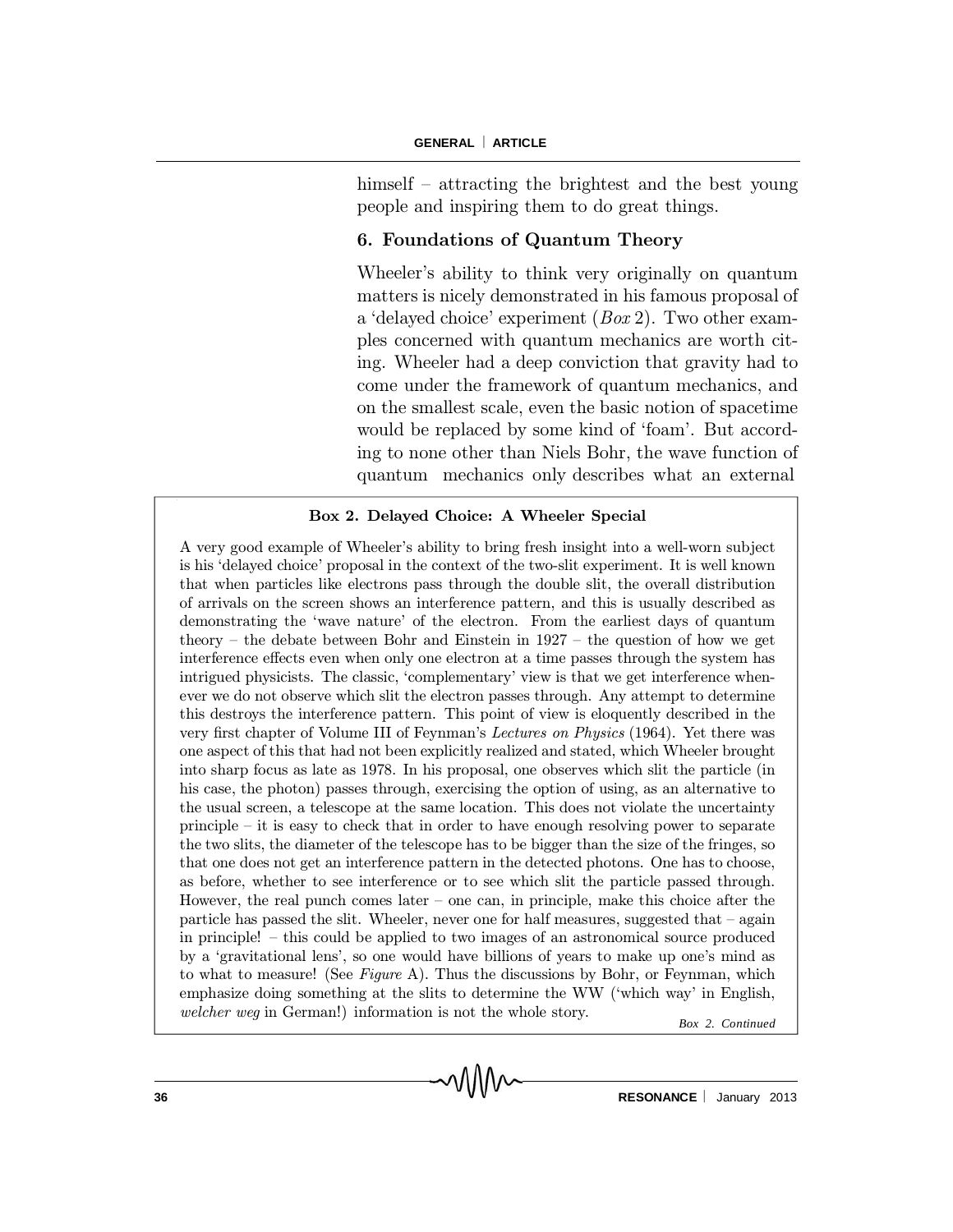

note that there are many factors which would make the cosmic version impractical – the finite range of wavelengths and the finite size of the source both limit the 'coherence', i.e., the ability to form fringes).

Experimenters in quantum optics took up the challenge. In the laboratory one had only a few tens of nanoseconds, the time for light to travel a few meters, to make up one's mind, but that was enough. A particularly 'clean' version was carried out in 2007 (Vincent Jacques, et al., Experimental Realization of Wheeler's Delayed-Choice Gedanken Experiment, Science, Vol.315, pp.966-968, 2007; arXiv:quant-ph/0610241v1). This paper which gives references to earlier work, confirmed the expectation from quantum theory. It does contradict naive interpretations in which we think of the particle as having a definite state after it passed the slits, even though we did not do anything to measure it. The overall moral seems to be that quantum states come wrapped in a sealed black box labelled `Fragile: handle with care'! The experiment is yet another warning that we should use quantum mechanics to make experimental predictions about the entire system, in which case it does well. When we use mental pictures about parts of the system, not based on measurement, (in this case, a statement like 'the photon has passed the slit and surely it knows whether it has gone through one or both') we run into trouble. Of course, the dilemma of the state-observer split remains, as discussed in the main article.

observer knows about the system, and undergoes `collapse' as that knowledge changes. This orthodoxy is in fact known fact known as the 'Copenhagen' interpretation in honour of Bohr. This is problematic even for human observers, but particularly so when one talks, as Wheeler did, about the wave function of the whole universe  $-$  who is observing it from the outside? His student, Hugh Everett, came up with the `relative state' interpretation of quantum mechanics in which no classical observer is needed, the observer is also part of the wave function, and hence is not in a definite state. Put crudely, we may think that the wave function has collapsed in a particular way, because of our observation, but this is only one of many terms in the wave function,